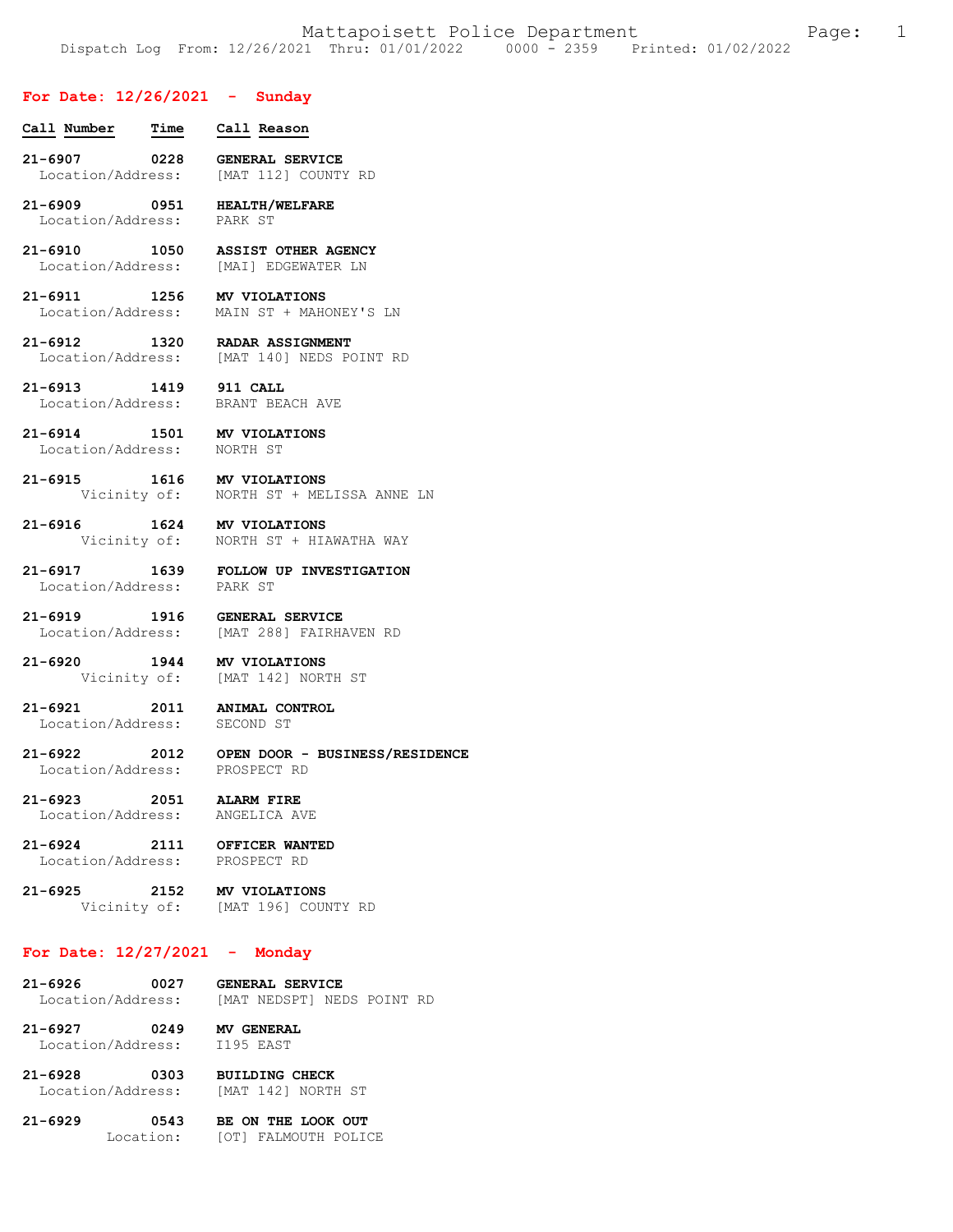### **21-6930 1002 RADAR ASSIGNMENT**  Location/Address: NORTH ST + INDUSTRIAL DR

**21-6931 1036 MV VIOLATIONS**  Location/Address: COUNTY RD

**21-6933 1621 PROPERTY FOUND**  Location/Address: [MAT 147] SHAW ST

**21-6934 1727 PROPERTY RETURNED**  Location/Address: [MAT 1] COUNTY RD

**21-6935 1730 MV VIOLATIONS**  Location/Address: [MAT 135] MARION RD

**21-6936 1753 MV VIOLATIONS**  Location/Address: FAIRHAVEN RD + DEERFIELD RD

**21-6937 2012 MV VIOLATIONS**  Vicinity of: [MAT 60] COUNTY RD

**21-6938 2258 SUSPICOUS MOTOR VEHICLE**  Location/Address: OYSTER LN

#### **For Date: 12/28/2021 - Tuesday**

**21-6939 0221 BE ON THE LOOK OUT**  Location/Address:

**21-6940 0234 BE ON THE LOOK OUT**  Location/Address:

**21-6941 0304 BUILDING CHECK**  Location/Address: [MAT 185] MARION RD

**21-6942 0333 OFFICER WANTED**  Location/Address:

**21-6946 1358 ASSIST CITIZEN**  Location/Address: NORTH ST + WOLF ISLAND RD

**21-6947 1437 HEALTH/WELFARE**  Location/Address:

**21-6948 1457 HEALTH/WELFARE**  Location/Address: CANNON ST

**21-6949 1524 911 CALL**<br>
Location/Address: [MAT 147] [MAT 147] SHAW ST

**21-6951 1810 MV VIOLATIONS**  Location/Address: [MAT 34] COUNTY RD

**21-6952 1838 MV VIOLATIONS**  Location/Address: [MAT 185] MARION RD

**21-6953 2006 OFFICER WANTED**  [MAT 139] MARION RD

**21-6954 2226 ASSIST OTHER AGENCY**  Location/Address: I195 WEST

**21-6955 2322 MV VIOLATIONS**  [MAT 142] NORTH ST

**For Date: 12/29/2021 - Wednesday**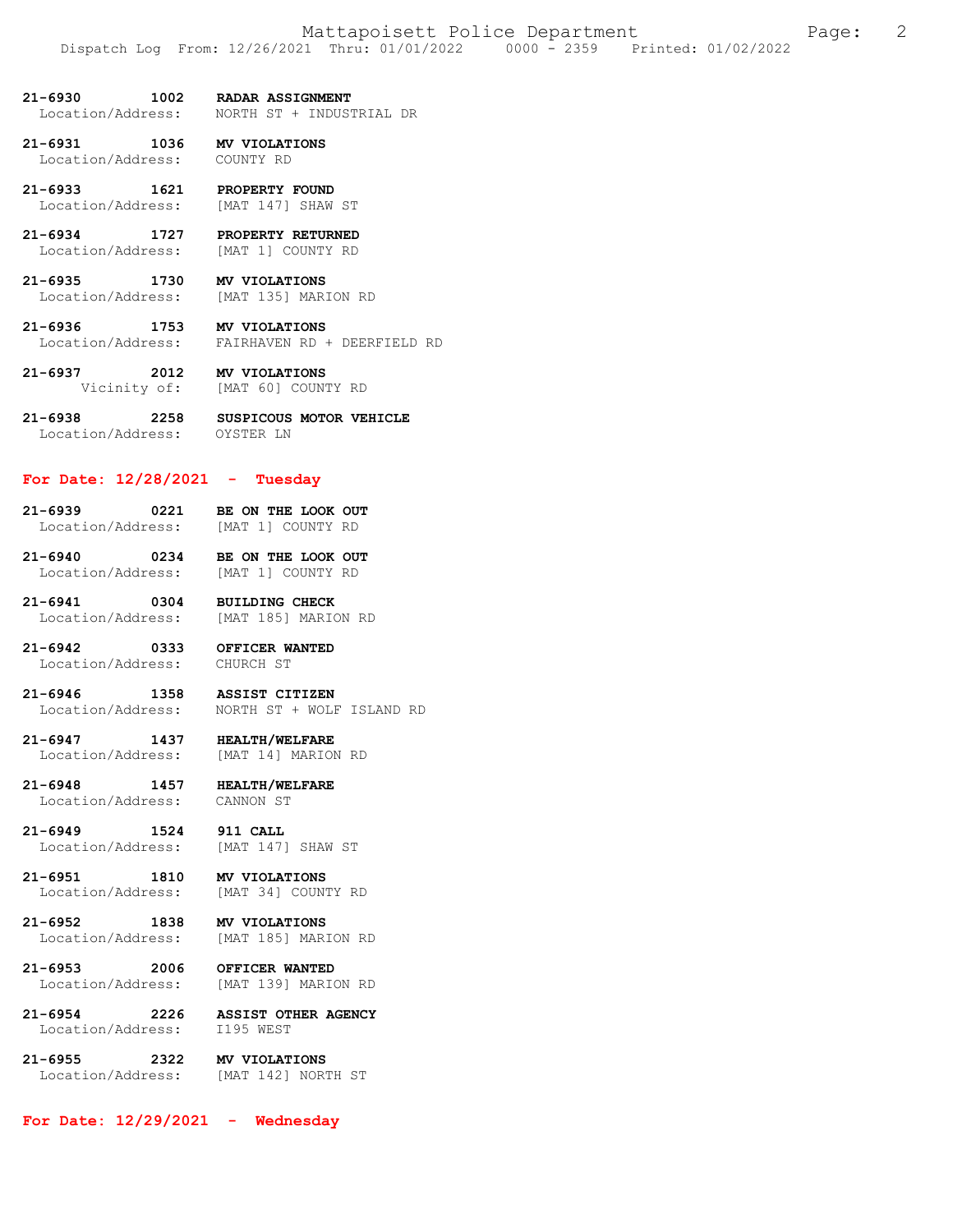- **21-6956 0208 BUILDING CHECK**  [MAT 142] NORTH ST
- **21-6958 0945 GENERAL SERVICE**  Location/Address:
- **21-6959 1125 ANIMAL CONTROL**  Location/Address: PINE ISLAND RD + PICO BEACH RD
- **21-6960 1314 ANIMAL CONTROL**  Location/Address:
- 21-6961 1327 SOLICITING<br>
Location/Address: CHURCH ST Location/Address:
- **21-6962 1354 ASSIST CITIZEN**  [MAT 286] TINKHAM HILL RD
- **21-6963 1500 MV VIOLATIONS**  Location/Address: NORTH ST + NORTH WOODS LN
- **21-6964 1521 BE ON THE LOOK OUT**  Location: [FAI] FAIRHAVEN PD
- **21-6965 1524 AMBUL.MUTUAL AID OUT OF TOWN**  Location/Address: [FAI] HUTTLESTON AVE
- **21-6966 1600 ANIMAL CONTROL**  Location/Address:
- **21-6967 1654 MV VIOLATIONS**  Location/Address:
	-
- **21-6968 1705 MV VIOLATIONS**  Location/Address: NORTH ST
- **21-6969 1711 MV VIOLATIONS**  Location/Address: I195 EAST
- **21-6970 1721 MV CRASH**  Location/Address: [MAT 142] NORTH ST
- **21-6972 1854 ALARM FIRE**  Location/Address:
	-
- **21-6974 2326 PROPERTY FOUND**  [MAT 209] BRANDT ISLAND RD

#### **For Date: 12/30/2021 - Thursday**

- **21-6975 0257 BUILDING CHECK**  Location/Address: [MAT 79] FAIRHAVEN RD
- **21-6976 0319 OPEN DOOR BUSINESS/RESIDENCE**  [MAT 139] MARION RD
- **21-6977 0536 FOLLOW UP INVESTIGATION**  Location/Address:
- **21-6978 1051 MV VIOLATIONS**  Vicinity of: [MAT 159] NORTH ST
- **21-6979 1235 GENERAL SERVICE**  Location/Address:
- **21-6980 1430 LARCENY /FORGERY/ FRAUD**  [MAT 288] FAIRHAVEN RD
- **21-6981 1437 INFORMATION**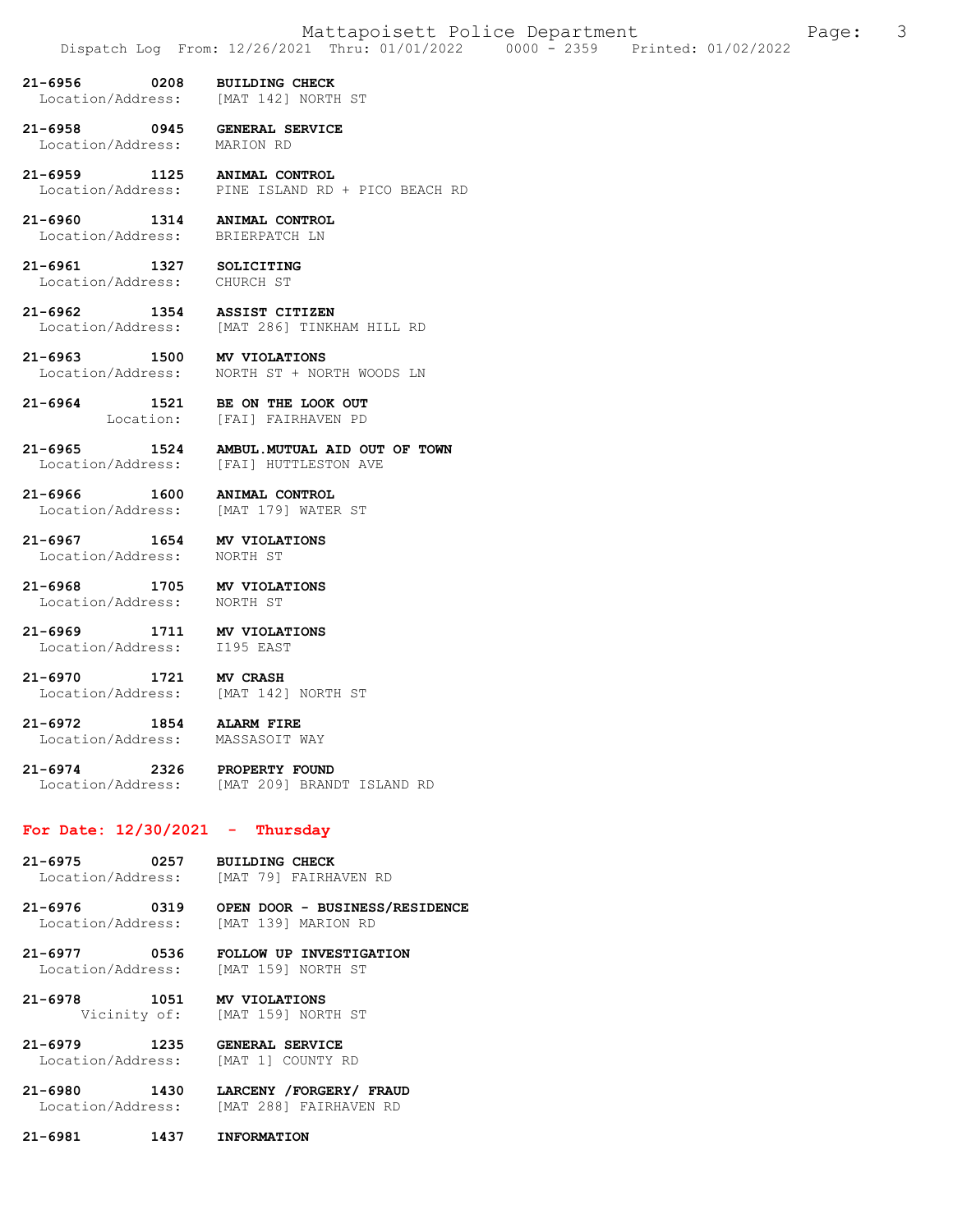- **21-6982 1444 FOLLOW UP INVESTIGATION**  Location/Address:
- **21-6983 1908 MV VIOLATIONS**  Location/Address: NORTH ST
- **21-6984 1928 RADAR ASSIGNMENT**  Location/Address: [MAT 74] FAIRHAVEN RD
- **21-6985 2031 MV VIOLATIONS**  Location/Address: [MAT 142] NORTH ST
- **21-6986 2313 911 CALL**  Location/Address: RIVER RD
- 

### **For Date: 12/31/2021 - Friday**

- **21-6987 0430 ALARM FIRE**  [MAT 195] ACUSHNET RD
- **21-6988 0939 911 CALL**  Location/Address:
- **21-6989 0959 MV VIOLATIONS**  Vicinity of: [MAT 142] NORTH ST
- **21-6990 1013 HEALTH/WELFARE**  Location/Address:
- **21-6992 1240 911 CALL**  Location/Address:
- 
- **21-6993 1247 PARKING COMPLAINT**  Vicinity of: [MAT 191] CRESTFIELD ST
- **21-6994 1304 MISSING PERSON**  Location/Address: CANNON ST
	-
- **21-6995 1503 BE ON THE LOOK OUT**  Location/Address: [MAT 1] COUNTY RD
- **21-6996 1637 ASSIST CITIZEN**  Location/Address:
- **21-6997 1822 PROPERTY FOUND**  Location/Address: MECHANIC ST
- **21-6998 1856 ASSIST CITIZEN**  Location/Address:
- **21-6999 2243 MV VIOLATIONS**  Location/Address:
	-
- **21-7000 2319 GENERAL SERVICE**  Location/Address: HOLLY WOODS RD

# **For Date: 01/01/2022 - Saturday**

| $22 - 1$          | 0021 |           | 911-ABANDONED-HANGUP CALLS |  |
|-------------------|------|-----------|----------------------------|--|
| Location/Address: |      | NOYES AVE |                            |  |

- **22-2 0037 SUSPICOUS MOTOR VEHICLE**  Location/Address: [MAT 79] FAIRHAVEN RD
- **22-3 0039 MV VIOLATIONS**  Vicinity of: [MAT 6] COUNTY RD